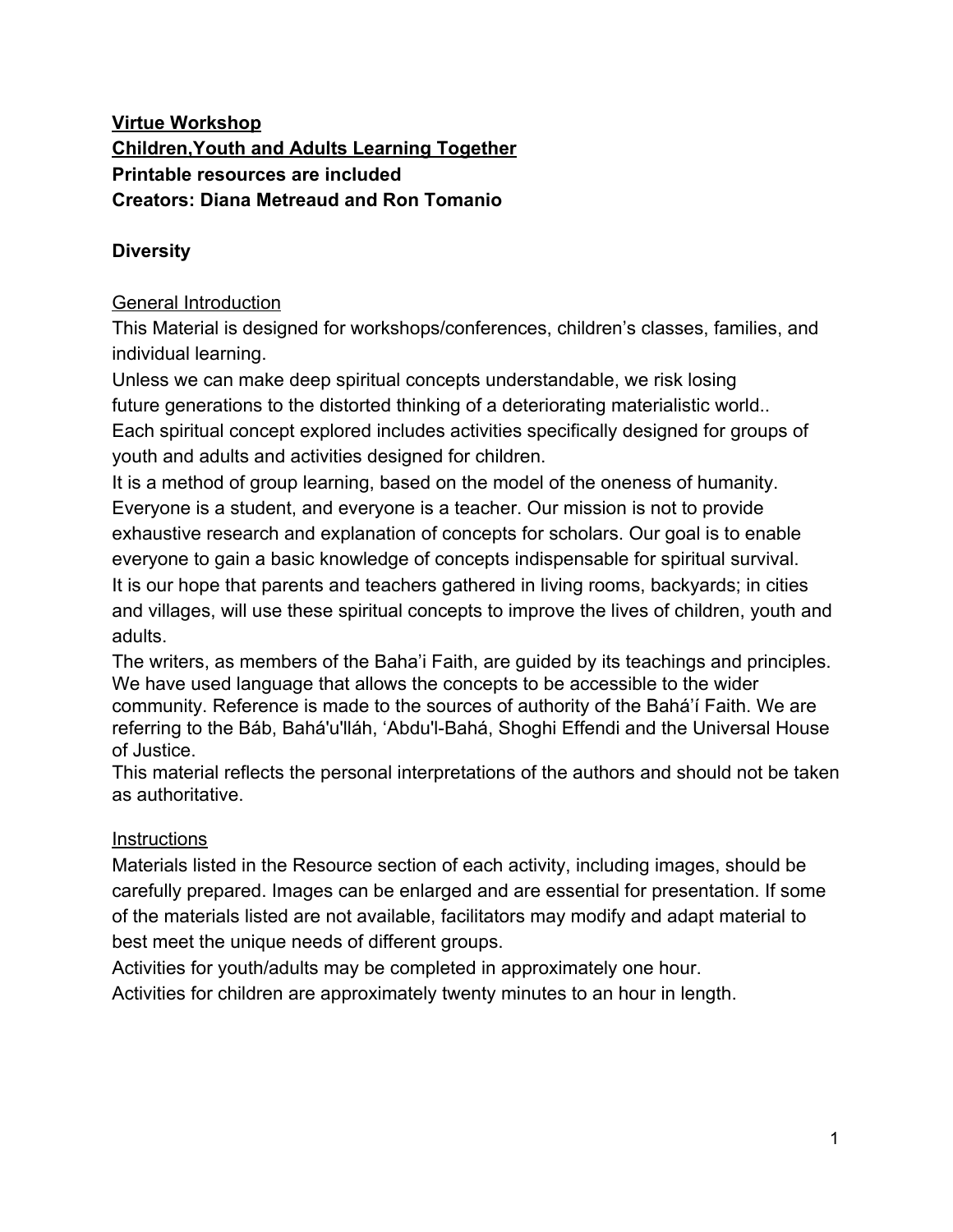## **Adult Activity 1**

Document with text to be read aloud by participants. Facilitator may choose to use a projector.

Materials in Resource Section

**Facilitator says:** We will be exploring the concept of diversity and how diversity can be compatible with the realization of the oneness of mankind.

It is impossible to understand human diversity unless we can answer this question: Who are we? What does it mean to be human?

For the first time in human history, God has given us a Revelation that defines who we are and, just as important, who we are not. We begin with presenting the three conditions of existence as a starting point and a foundation for understanding diversity.

**Facilitator asks:** a participant to read this quotation in a loud voice:

## **Know that the degrees of existence are finite—the degrees of servitude, of prophethood, and of Divinity.** -

-'Abdu'l-Bahá, Bahá'í Reference Library: *Some Answered Questions:* 62

**Facilitator says:** This quotation defines the diversity of all life. We know that we are not, and never will be a Buddha, a Christ, or a Muhammad. We will never become the intermediary between God and another person. That is not our job and never will be. Most importantly we will never become God. We are servants of God. But within the condition of servitude there is endless diversity. Diversity is not intrinsically good or bad. It is morally neutral. There are diverse ways to help someone and there are diverse ways to hurt someone. Diversity does not automatically result in love and harmony.

**Facilitator asks**: a participant to read the following in a loud voice:

#### **The Purpose of diversity is to create unity, not uniformity.**

**Facilitator asks**: a participant to read the following in a loud voice:

**"The diversity in the human family should be the cause of love and harmony, as it is in music where many different notes blend together in the making of a perfect chord."**

-'Abdu'l-Bahá, Bahá'í Reference Library: *Paris Talks*: 15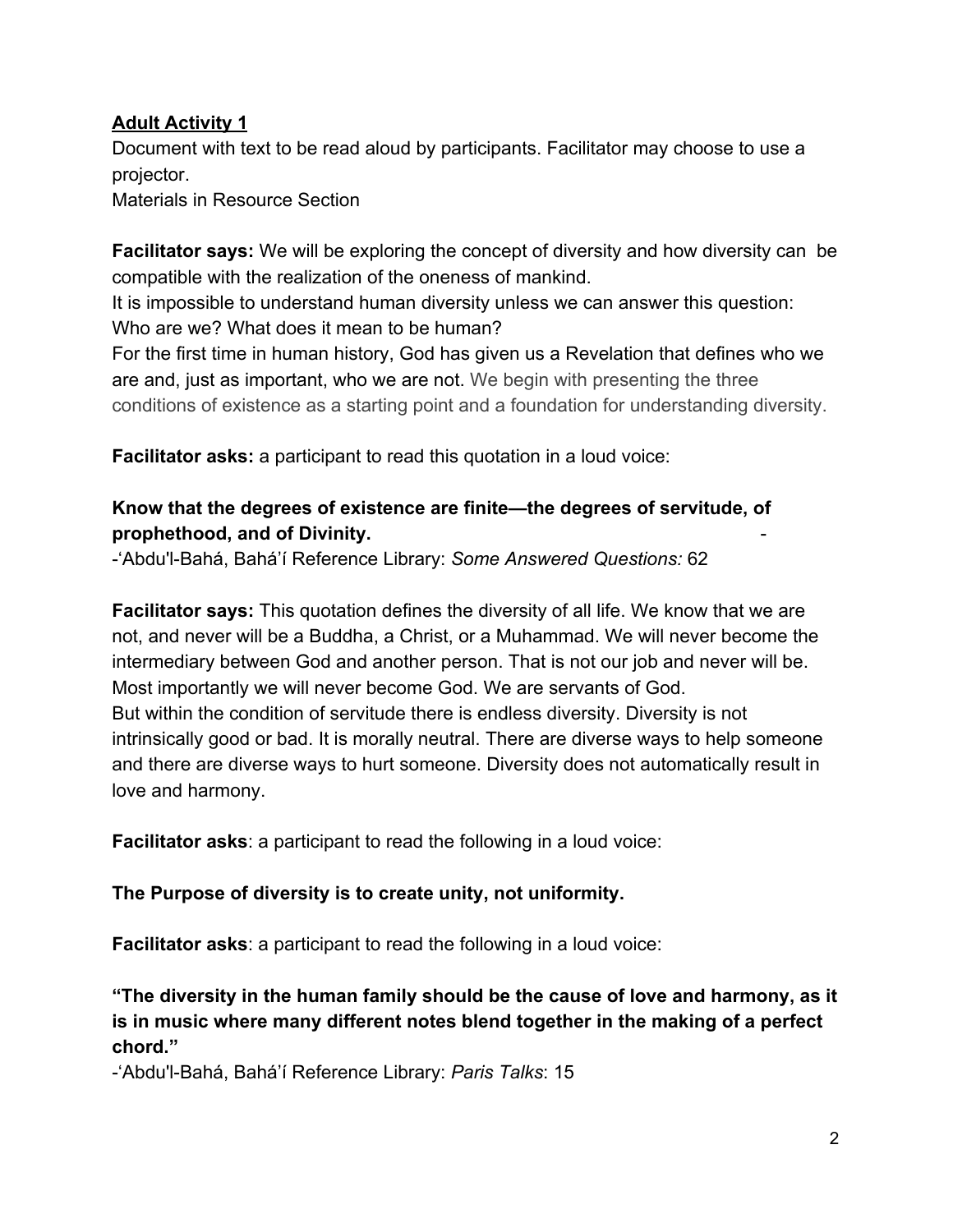**Facilitator says**: Healthy diversity promotes the clash of ideas and not the clash of people. Knowing we are a part of a oneness means that we are not alone in this world. Knowing we are unique will increase our self-worth because what is unique is irreplaceable.

We are a part of a oneness where the ones are irreplaceable. Oneness does not mean sameness. The oneness of humanity does not mean that everyone is the same. In fact, we are all physically and spiritually unique.There are billions and billions of people and yet no two people have the same fingerprints. If we are physically unique that means we are also spiritually unique.

**Facilitator asks:** participant to read the following quotation in a loud voice:

**"the outward is the expression of the inward: The earthly realm is the mirror of the heavenly Kingdom, and the material world is in accordance with the spiritual world.**

-'Abdu'l-Bahá, Bahá'í Reference Library: *Some Answered Questions:* 81

**Facilitator says:** This means that the oneness of humanity consists of physically and

spiritually unique beings. Therefore oneness and uniqueness are inseparable.

Uniqueness without oneness would result in unhealthy relationships consisting of isolated, lonely individuals with inflated egos.

Conversely, oneness without uniqueness would result in unhealthy relationships consisting of individuals who believe there is nothing special or irreplaceable about themselves. Individual human life becomes almost worthless. Unfortunately, we are seeing societies around the world where human life has very little value.

**Facilitator asks:** participant to read the following quotation in a loud voice:

## **Real diversity is the combination of oneness and uniqueness. Oneness + Uniqueness = Diversity = Healthy Relationships**

**Facilitator says:** We are going to do an activity to show how diversity improves relationships.

**Facilitator asks**: a participant volunteer who enjoys jigsaw puzzles to come forward.

**Facilitator places** a 12 piece puzzle in front of volunteer and asks him or her to begin putting together the puzzle.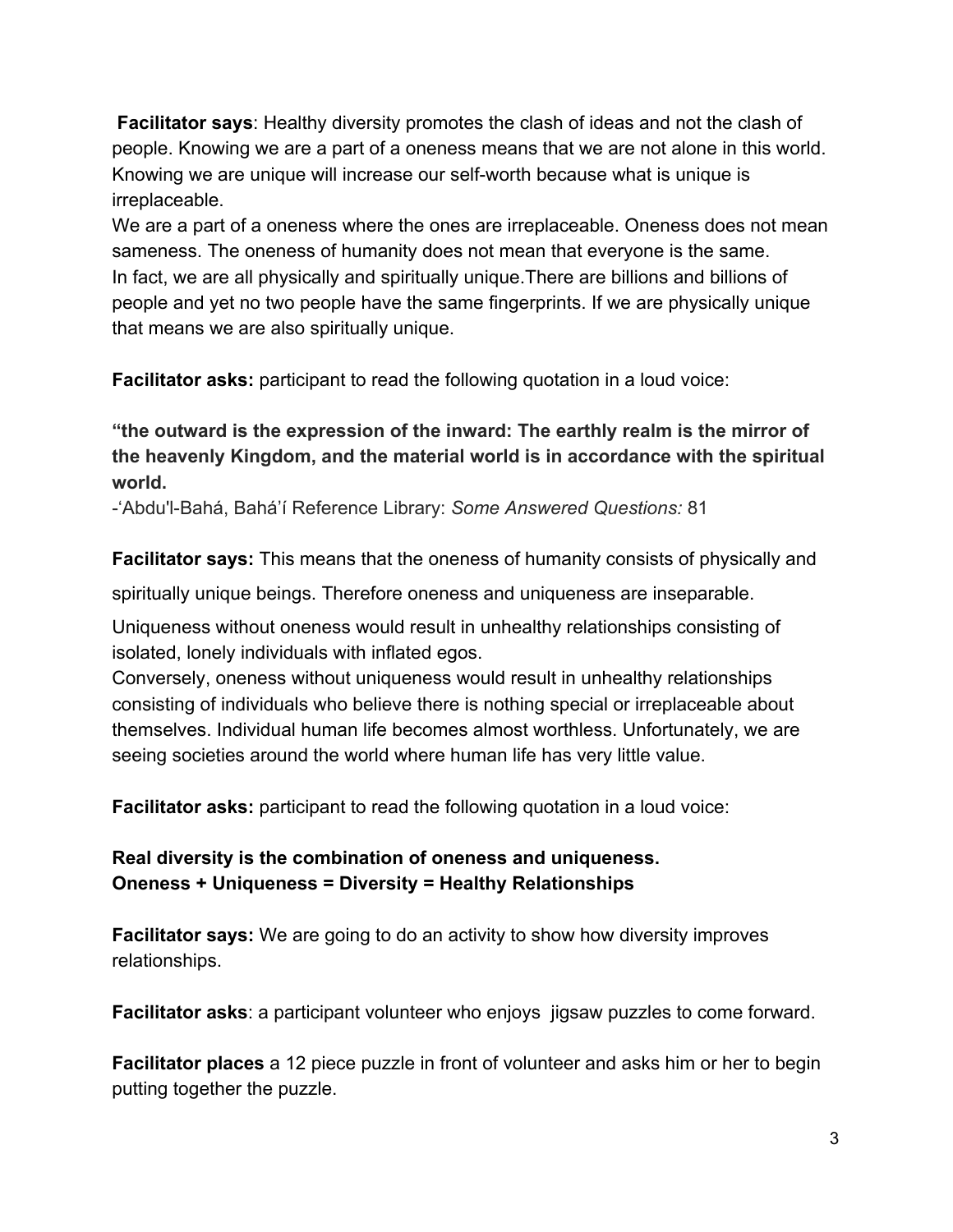Participant begins putting together the puzzle.

#### **Facilitator, after thirty seconds, says:**

STOP! ….You had a choice between two puzzles. Why did you choose this puzzle?

**Participant responds** {typical response: I chose the multicolor side because it is the only side to put together.}

**Facilitator**: turns over one or two pieces of the puzzle to show the back side --- the unicolor side.

**Facilitator says**: This is the other puzzle. Why didn't you put this puzzle together?

**Participant responds** {typical response: It is the wrong side and it is boring to put together.}

**Facilitator shares: Image A** with participants:



**Facilitator says:** Now let's each turn to someone next to us and discuss how the diversity in the puzzle is an important metaphor (example) for our own relationships with others.

Allow 1- 2 minutes

**Facilitator asks**: participants to share, with the whole group, what they have learned.

Allow 3-4 minutes for group discussion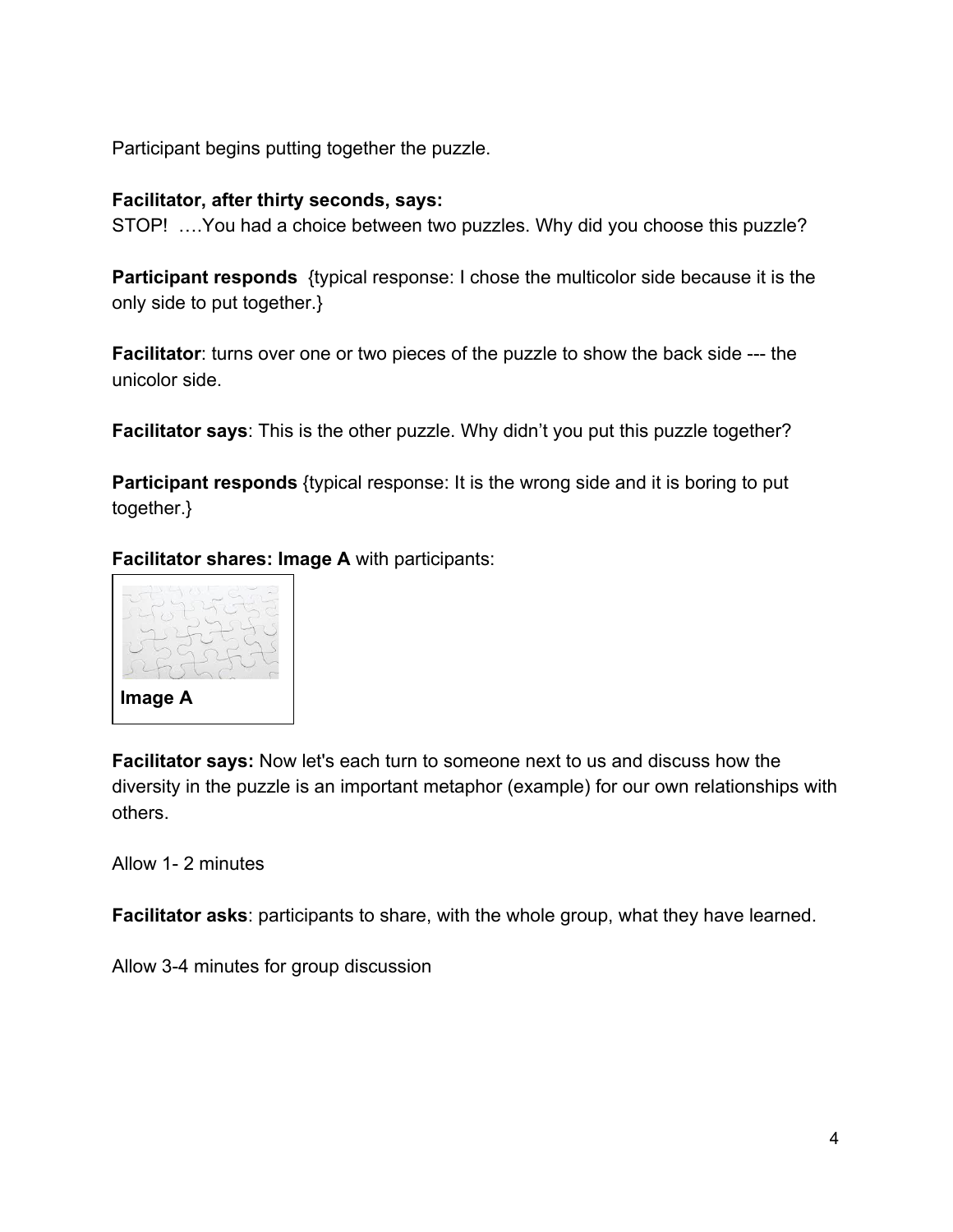### **Facilitator shares: Image B** with participants



**Facilitator says:** Most people discover that the more diversity of colors, shapes and sizes the easier it is to connect the pieces in the puzzle of life. Diversity creates more meaningful relationships.

There is an even deeper meaning to the importance of diversity. We can look at connecting the different puzzle pieces in the same way that our spiritual qualities connect. Like how our kindness connects with the kindness of another person. The result is that we see new facets of kindness that we never imagined were there.

 Now let's each turn to someone different and discuss how the diversity in the puzzle pieces is an important metaphor (example) for diversity of spiritual qualities. You may have already shared this, but you may have additional insight.

Allow 1- 2 minutes

**Facilitator asks**: participants to share, with the whole group, what they have learned.

**Facilitator's closing remarks:** Everything that we think is timeless about diversity is an illusion. What is timeless and eternal about human beings is our diversity. It is how each of us in our own unique way reflect the attributes of God.

**To the Facilitator and all participants:**

**The physical world has been created by God to teach us deep spiritual concepts. It is the hope of the creators of this activity that we all make the transition as quickly as possible, from being student participants, to being teachers, sharing these ideas with others. Spiritual concepts are the building blocks for an ever-progressing world civilization.**

**Please feel free to adapt this material to best meet the unique needs of different groups.**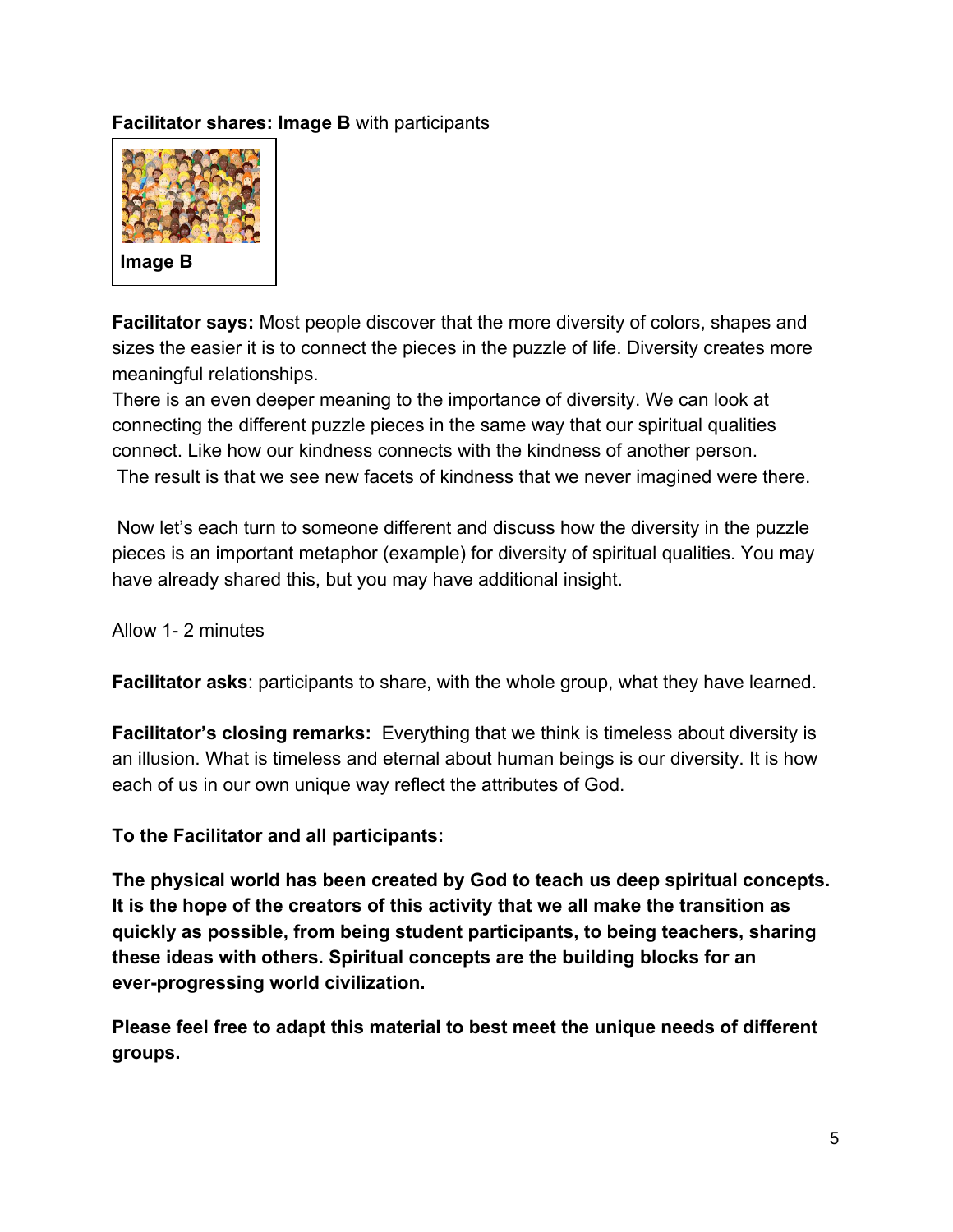#### **Adult Activity #2**

Document with text to be read aloud by participants. Facilitator may choose to use a projector.

Materials in Resource Section

#### **Note to Facilitator:**

 Purpose of activity - Demonstrate the advantages of diversity by having groups of participants put together simple puzzles.

If there are not enough puzzles for all the participants a team of two-three may be selected to demonstrate activity.

**Facilitator says**: We will work in teams, first to complete the back side of the puzzle. Each team will have a puzzle to put together.

You will notice that the puzzle pieces are mostly exactly the same except for the flat sided pieces around the sides of the puzzle. They will all fit together with a little extra wiggling of the pieces.

We will see how long it takes until all the puzzles are completed.

**Facilitator**: Divide participants into groups of two - three. Distribute bag of set of puzzle pieces to each group.

**Facilitator says**: Begin: Put together the back side of the puzzles.

Allow 3-4 minutes for completion of puzzles.

**Facilitator says**: Great work teams! Now carefully turn over puzzle onto floor leaving puzzle put together.

**Participants** turn over puzzles

**Facilitator says:** Look at your puzzles. What is wrong?

**Participants respond** {likely response: Nothing matches. It doesn't make sense}

**Facilitator says:** Right - nothing matches. We might not even recognize what the picture is supposed to be.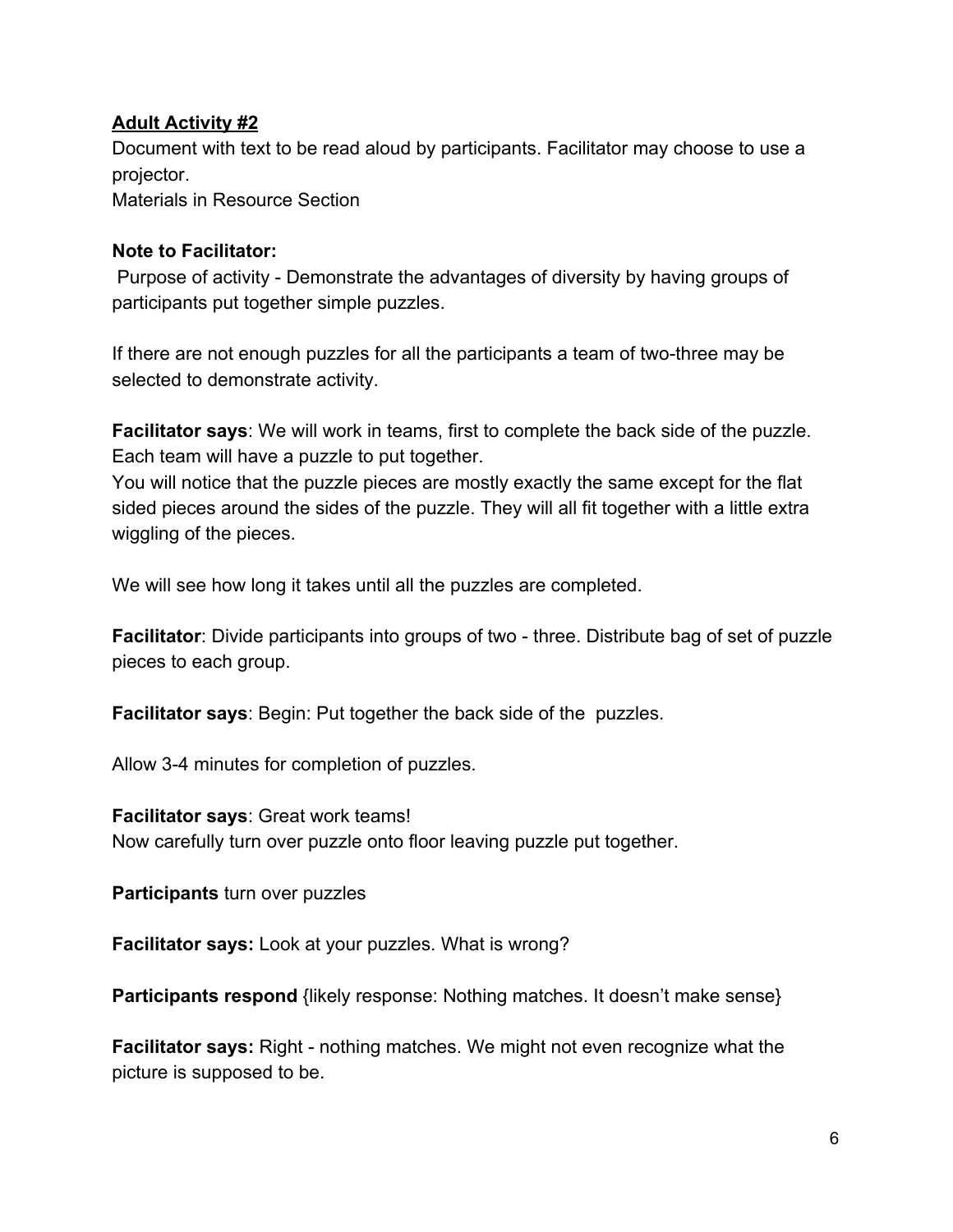But you didn't have to work that hard. You didn't need to think too much about how you were putting together the back side of the puzzle. You realized that most of the pieces were the same and fit together in every way.

Now we will take apart the puzzle carefully and put it together again on the picture side.

**Allow 3-4 minutes** for completion of puzzle (picture side)

**Facilitator says**: What do we see now?

### **Participants respond**

**Facilitator says:** The puzzle is complete! It was a bit harder to put this side of the puzzle together. You had to work harder to find all the spots where the puzzle pieces connect.

How is this like our friendships? Turn and talk with someone next to you.

Allow 2 minutes

**Facilitator asks:** participants to share, with the whole group, what they have learned.

Allow 2-3 minutes

**Facilitator says:** We need to connect in more than one way with each other and not only in ways we are comfortable with. Consultation forces the individual outside of their comfort zone. If we believe the purpose of the consultation is important we will be willing to expand our hearts and minds. We may have to work harder, but wonderful and unlikely friendships will be forged. The connections made will form a new social reality. In a way, it is like slowly putting together the pieces of a puzzle.

#### **Facilitator shares Image C** with participants:

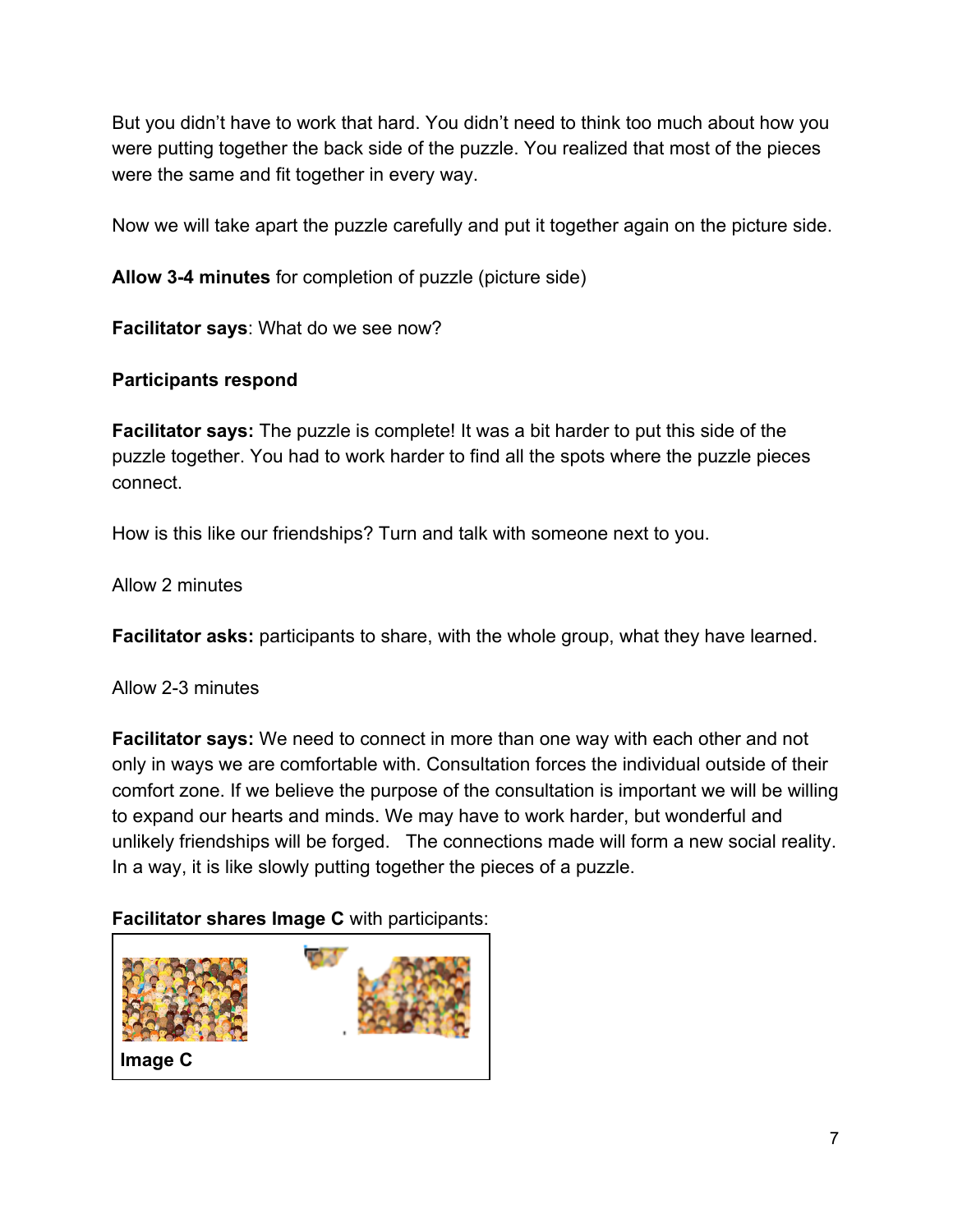**Facilitator says:** It is easier to see how each piece fits into the front side of the puzzle because of the differences in the color and shape of the puzzle pieces give us clues.

**Facilitator shares image D** with participants



**Facilitator says:** It's okay to connect with others that are a lot like you -- that you have a lot in common with. Maybe they even look like you.

**Facilitator shares image E** with participants



**Facilitator says**: And it is also okay and exciting to connect with new others who are very different from you. It can be a life-changing moment when someone shows you the world in a way that you never imagined.

Sometimes we are afraid of diversity because part of us wants everyone to look and act the same as us. This is our lower nature -- our animal nature. It is afraid of differences or changes. If we just think with our animal nature, we will only make friends with people who look like us, like to eat the same foods as us and live in the same types of neighborhoods as we do.

Our higher nature -- our spiritual nature -- craves diversity. When we think with our spiritual nature, we look to spend time with people who are different from us. We connect like puzzle pieces. We make strong friendships.

We learn new and interesting ways of doing things from different friends.

We can learn to enjoy new kinds of food; wear new styles of clothing; even learn about new cultures and languages.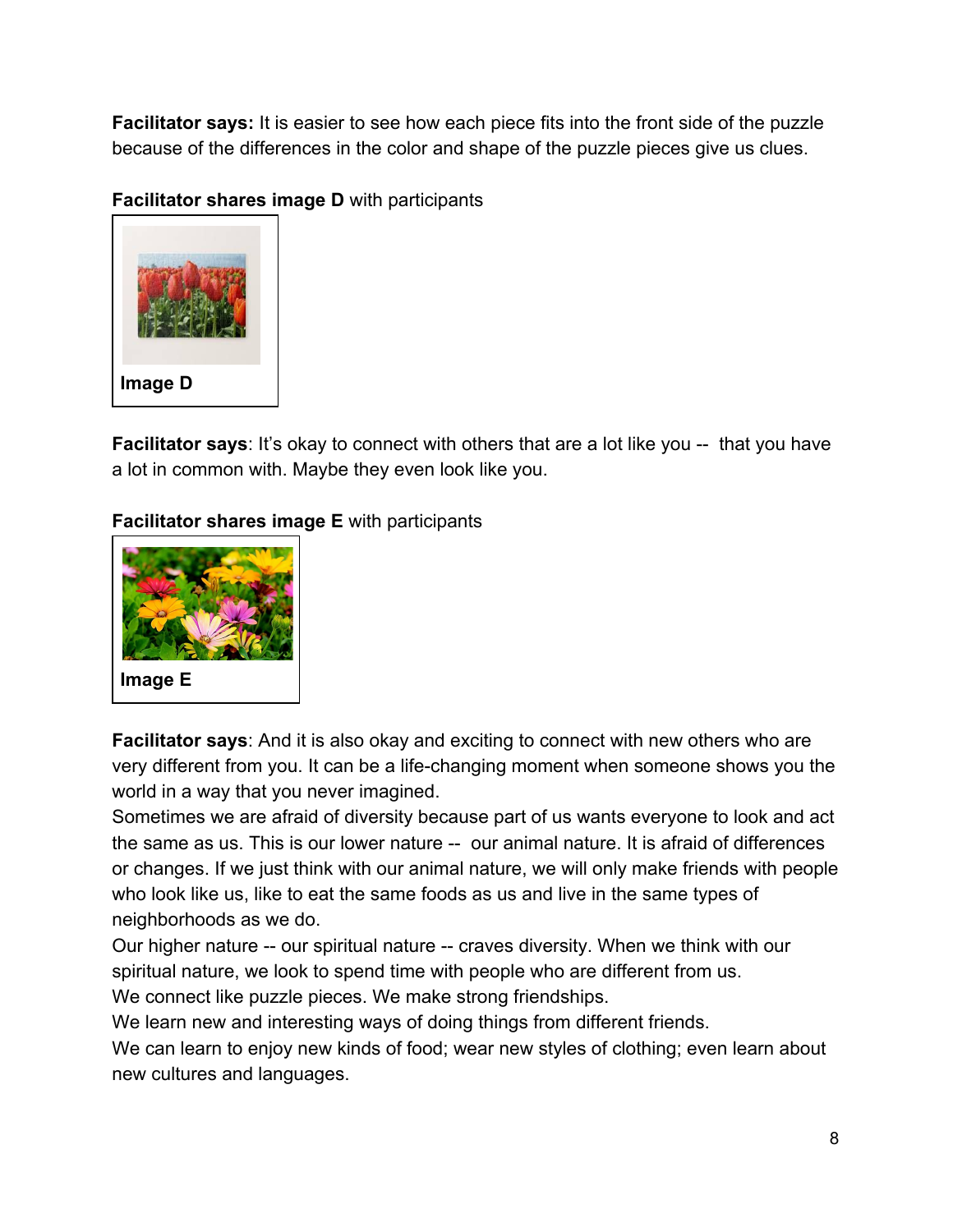Of course, what other people like to do is not going to be exactly what we like to do. We learn to participate in what our friends like to do and they learn to participate in what we like to do. We lose our fear of diversity when we find out what we have in common with other people. This is true diversity.

**Facilitator: demonstrates** putting together 2-3 puzzle pieces to show where the diversity of colors connect.

**Facilitator says:** The different colored pieces give us clues in putting together a puzzle. The differences in people give us clues on how to connect with them.

**Facilitator asks:** How many of us like to eat pizza?

**Participants** - most will respond that they like pizza

**Facilitator asks:** How many people like sausage pizza?

**Participants** - less will respond in favor of sausage pizza

**Facilitator shares image F** with participants



## **Facilitator closing remarks:**

We learn that we have a lot in common, but not everything in common.

We both love pizza. My friend and I could both go to a restaurant and order pizza. We share one pizza I get peppers on my half and my friend gets olives on their half. I have never had peppers on a pizza before. I try a piece of his pizza and he tries a piece of mine. We have both learned a new way of enjoying pizza. This is diversity. Diversity means sharing what is different in each other. We connect like puzzle pieces. Each friend can teach me different ways to love God -- new ways I have never seen before. We have used pizza as a simple example, because there can be so many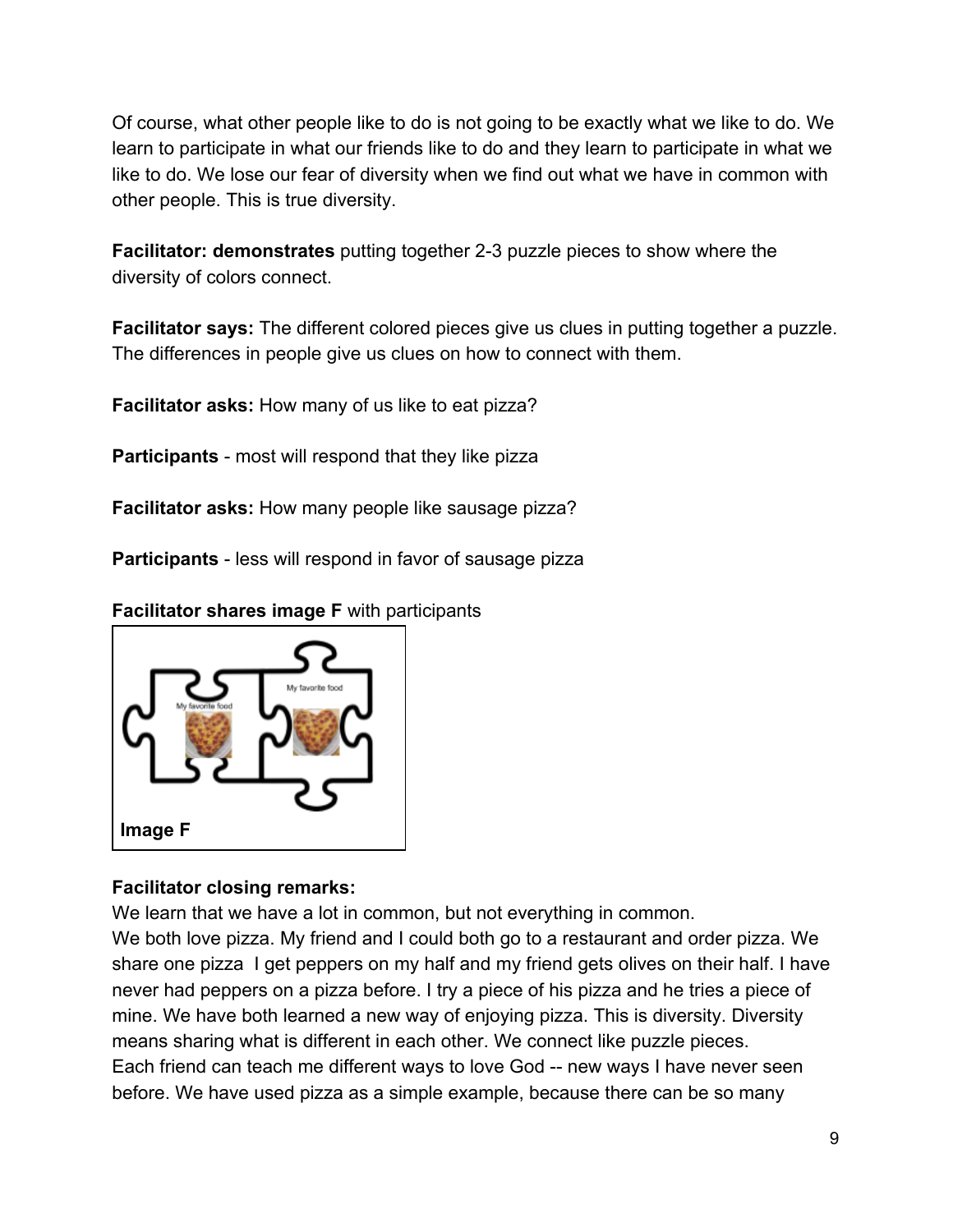different kinds of pizza.The different pizza toppings represent infinite combinations. In a similar manner we interact with people of different races, religions, nationalities, political persuasions. This doesn't mean that we will agree with everything that someone else believes in. The spirit of diversity means that we will respect the differences in those around us. A healthy expression of diversity is seeking to interact with and learn from others. That is why each friend is valuable to me. Each friend teaches me something I can't learn from anyone else. I learn new ways to connect with each friend. We can remain friends for life -- forever.

 We all connect as servants of God, but we all find unique ways to serve. Our eyes may be the same, but what we see is different.There are so many ways we can each see the beauty in everyone and in everything. No matter how different we all are we can always find ways to connect if we try hard enough.

### **To the Facilitator and all participants:**

**The physical world has been created by God to teach us deep spiritual concepts. It is the hope of the creators of this activity that we all make the transition as quickly as possible, from being student participants, to being teachers, sharing these ideas with others. Spiritual concepts are the building blocks for an ever-progressing world civilization.**

**Please feel free to adapt this material to best meet the unique needs of different groups.**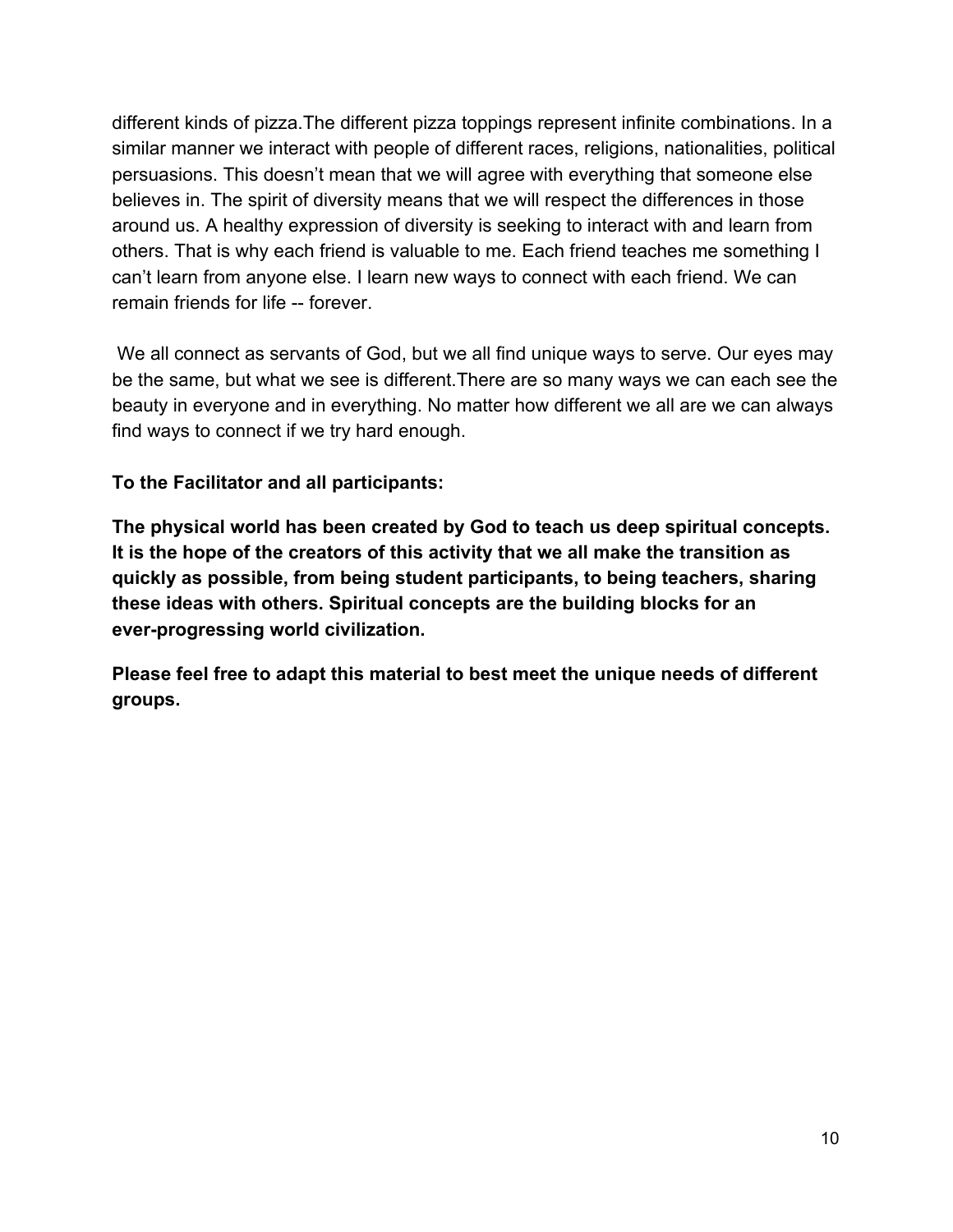### **Children's Activity**

Document with text to be read aloud by participants. Facilitator may choose to use a projector.

Materials in Resource Section

#### **Note to Facilitator:**

Purpose of activity - Demonstrate the advantages of diversity by having groups of participants put together simple puzzles.

If there are not enough puzzles for all the participants a team of two-three may be selected to demonstrate activity.

**Facilitator says:** We will work in teams. Each team will have a puzzle to put together. Facilitator: Divide participants into groups of two - three. Distribute bag of set of puzzle pieces to each group.

**Facilitator says:** Okay teams. start putting the puzzles together.

**Participant teams** begin putting together the puzzles.

**Facilitator: after thirty seconds, says:** Everyone STOP! ….You had a choice between two puzzles. Why are you choosing to put together the colorful side of the puzzle?

**Participants respond** {typical response: There is only one puzzle - the colorful side.}

**Facilitator:** turns over a few pieces of a team's puzzle to show the unicolor side.

**Facilitator says:** This is the other puzzle. Why aren't you putting this side of the puzzle together?

**Participant responds** {typical response: It is the wrong side and it is boring to put together.}

**Facilitator shares image A** of unicolor puzzle with participants

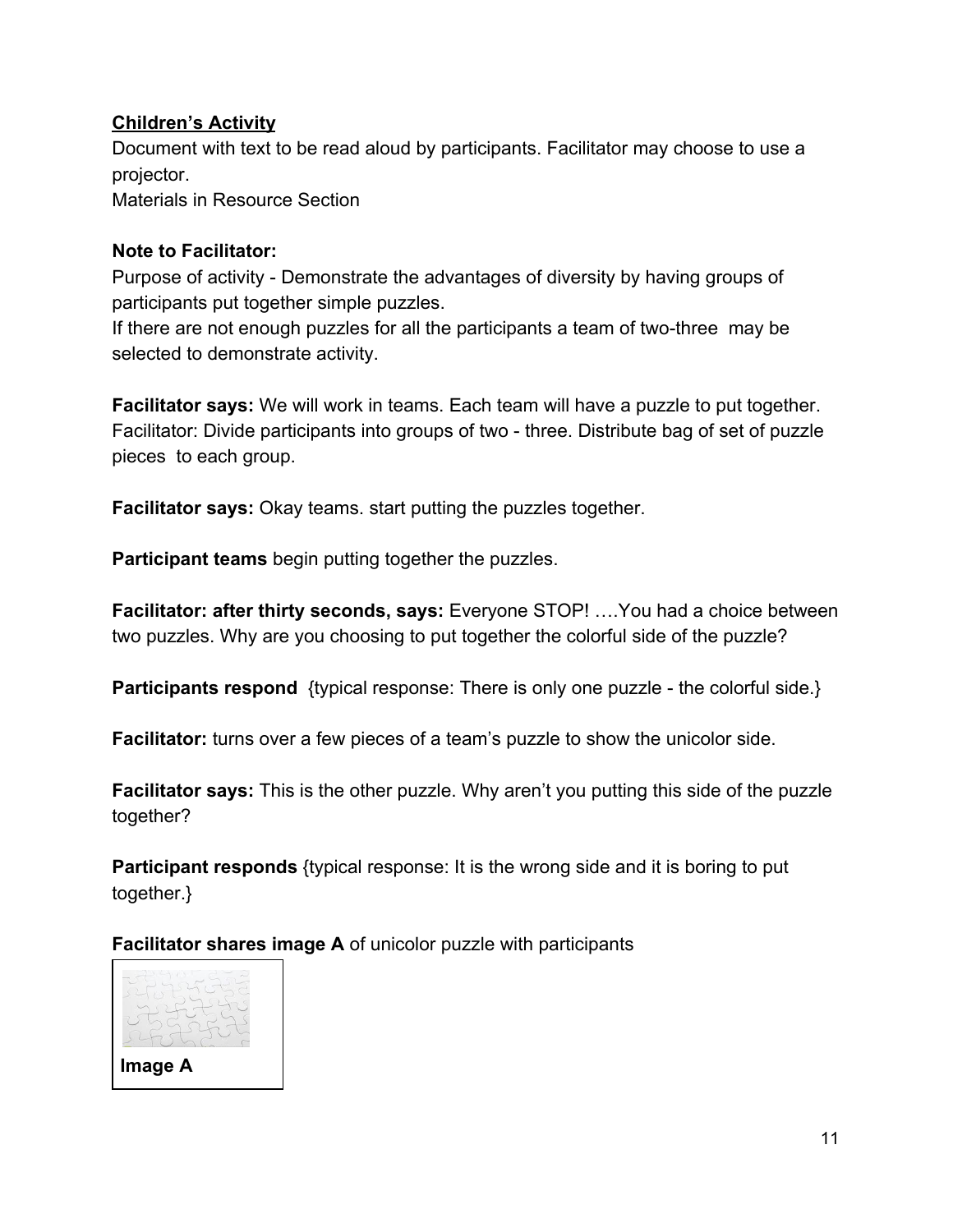**Facilitator says:** Now each team should turn over all their puzzle pieces to the back side.

We are going to first complete the back side of the puzzle.

We will notice that the puzzle pieces are mostly exactly the same except for the flat sided pieces around the sides of the puzzle. They will all fit together with a little extra wiggling of the pieces.

We will see how long it takes until all the puzzles are completed.

Begin: Put together the back side of the puzzles.

Allow 3-4 minutes for completion of puzzles.

#### **Facilitator says:** Great work teams!

Now we will very carefully turn over our puzzles onto floor leaving puzzle put together so we can see the picture side.

**Participants** turn over puzzles

### **Facilitator says:**

Look at your puzzles. What is wrong?

**Participants respond** {likely response: Nothing matches. It doesn't make sense}

## **Facilitator says:**

Right - nothing matches. That's right - the back side of the puzzle it doesn't tell a story or create a picture. We might not even recognize what the picture is supposed to be. But we didn't have to work that hard.

We didn't need to think too much about how we were putting together the back side of the puzzle. we realized that most of the pieces were the same and fit together in every way. Now we will take apart the puzzle carefully and put it together again on the picture side.

Allow 3-4 minutes for completion of puzzles.

**Facilitator says:** What do we see now?

**Participants respond**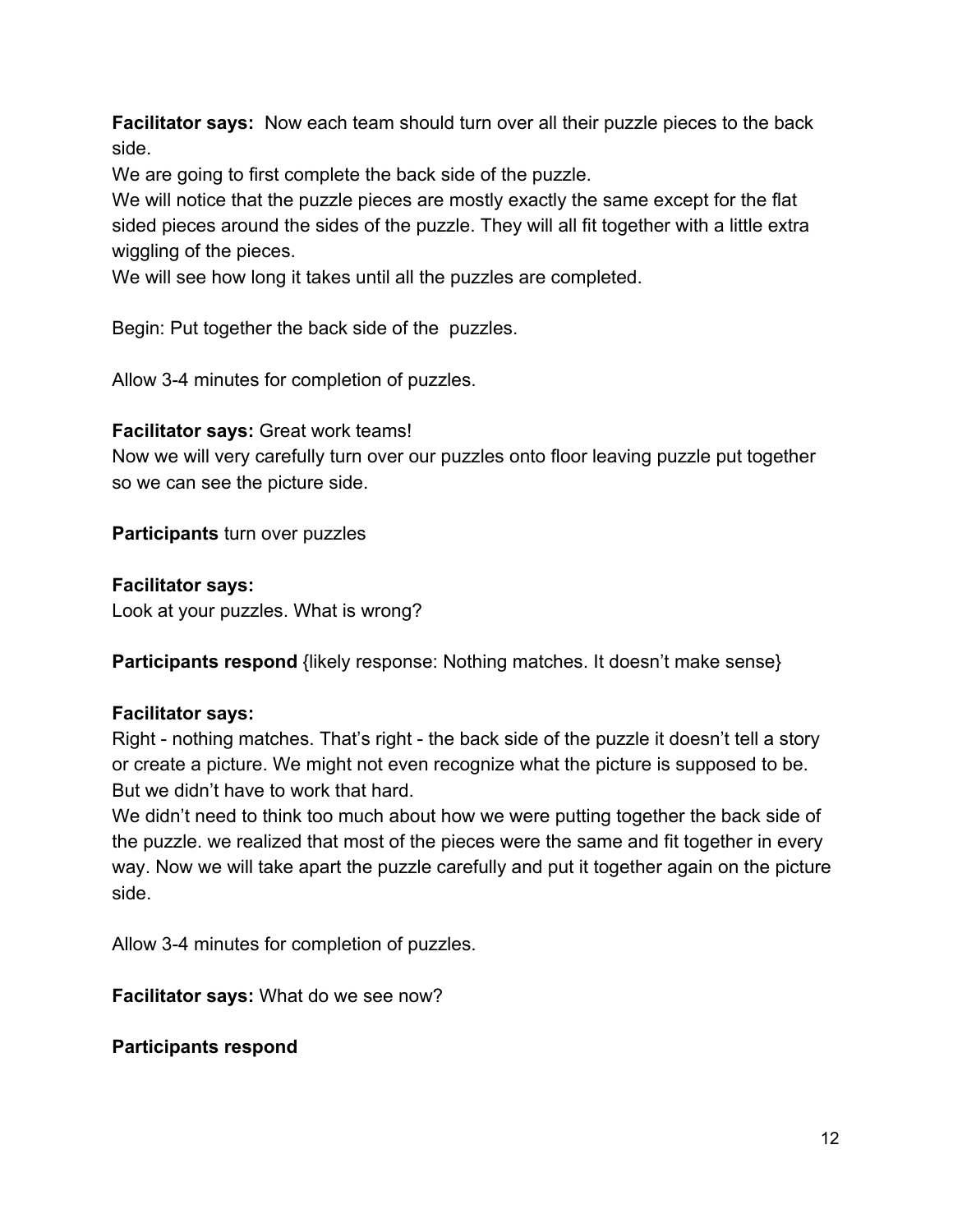**Facilitator says:** The puzzles are complete! We had to think harder to find all the spots where the puzzle pieces connect.

That is like our friendships.

We don't just want to connect in one way. One thing we are both interested in--- we both like soccer or we both like pizza. We just don't want to connect with people who are our own age and look like us.

We will have friendships that we have to think harder about to make them work. Just like we may have to think more and work harder to put together the picture side of the puzzle.

There are so many ways we connect with our friends. We have to always keep looking for new ways to connect. For example We all like to go to school. We all love our families. We all love and serve God.

We can have a complete friendship like we have a complete puzzle if respect our friends.

Of course we won't connect in every single way. One friend may like to go fishing and one may not have any interest in fishing.

Is it okay if we don't all like exactly the same foods or listen to the same music or wear the same clothes?

#### **Participants respond**

**Facilitator says:** We have to respect our friends' interests and what they like to do.

Can we hurt our friends if we make fun of how they are different from us?

## **Participants respond.**

**Facilitator says:** What if we say to them that we think their favorite book is terrible or if we say what they bring for lunch looks yucky?

## **Participants respond**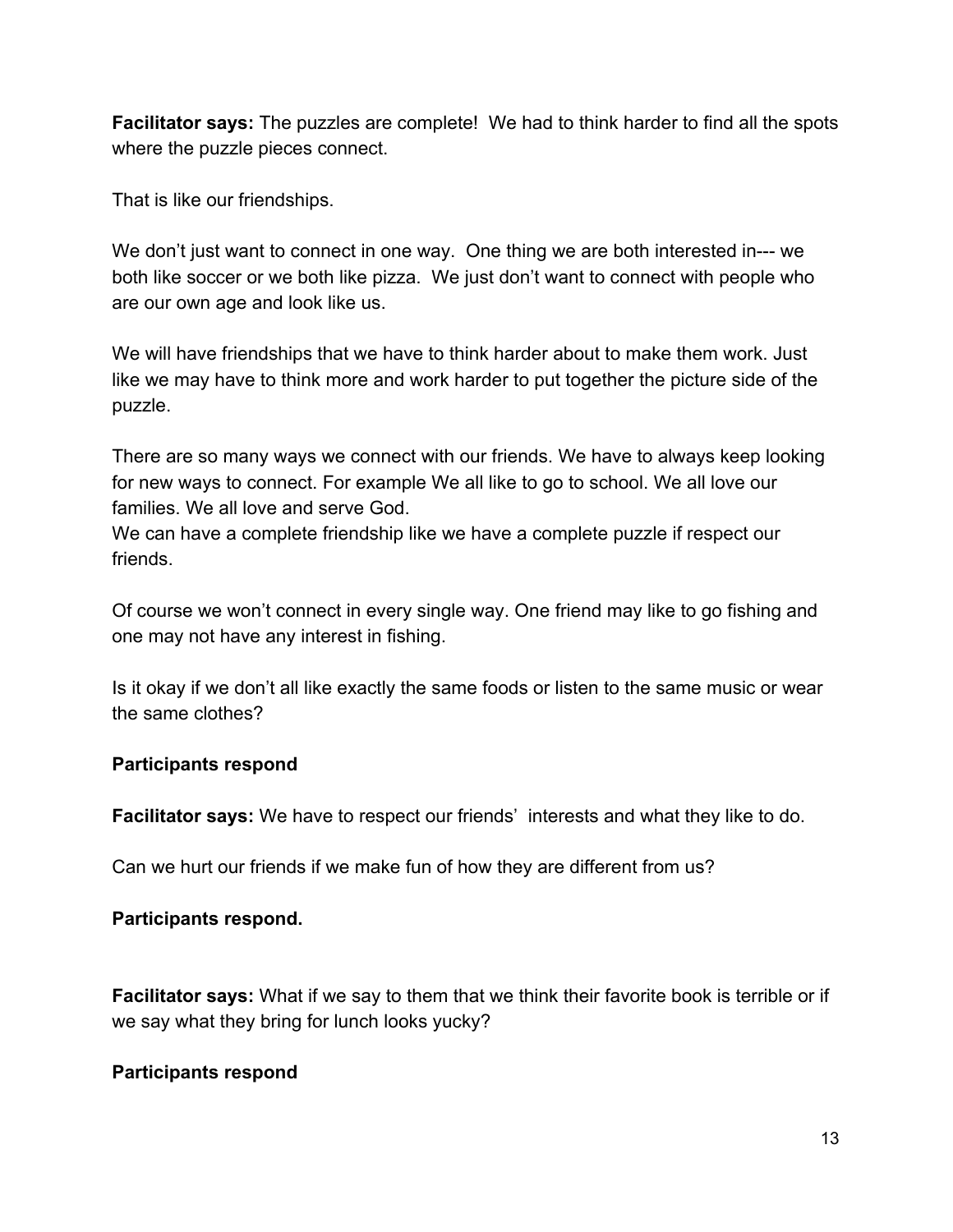## **Facilitator shares image D** with participants



**Facilitator says:** It's okay to connect with friends that are a lot like you -- That you have a lot in common with. Maybe they even look like you. But why is it harder to put together a puzzle like this one?

**Participants respond** {likely response is that there are only two colors in puzzle}

### **Facilitator shares image E** with participants



**Facilitator says:** And it is also okay and exciting to connect with new friends who are very different from you.

Why is it easier to put together a puzzle like this one?

#### **Participants respond**

**Facilitator: demonstrates** putting together 2-3 puzzle pieces to show where the diversity of colors connect.

#### **Facilitator says:**

The different colored pieces give us clues in putting together a puzzle. The differences in people give us clues on how to connect with them. For example: we can see how our love of music connects with another person's love of music. Or how what we like to eat connects with another person's favorite foods. The differences in people is called diversity.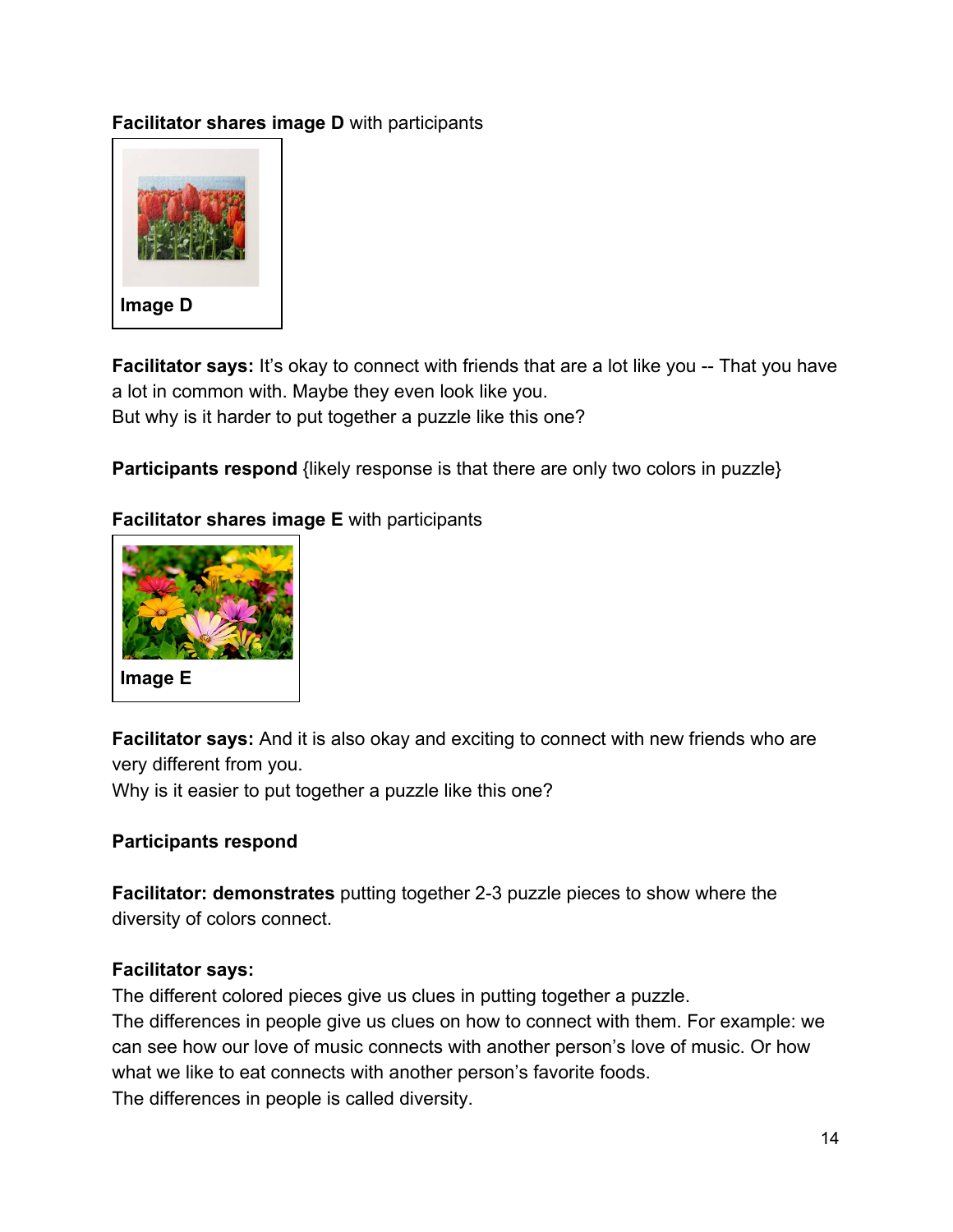Diversity helps us create friendships and keep them going strong.

Sometimes we are scared of other people when they are different from us. We are scared until we find out what we both have in common. When we are brave and talk to different people and make new friends, we find out that we both like some ot the same clothes, sports, foods, games…

Of course, what other people like to do is not going to be exactly what we like to do. We learn to join in what our friends like to do and they learn to join in what we like to do. This is Diversity.

**Facilitator asks**: How many of us like to eat pizza?

**Participants** - most will respond that they like pizza

**Facilitator asks**: How many people like sausage pizza?

**Participants** - less will respond in favor of sausage pizza

**Facilitator shares image F** with participants



## **Facilitator closing remarks:**

We learn that we have a lot in common, but not everything in common.

We both love pizza. My friend and I could both go to a restaurant and order pizza. We share one pizza. I get peppers on my half and my friend gets olives on their half. I have never had peppers on a pizza before. I try a piece of his pizza and he tries a piece of mine. We have both learned a new way of enjoying pizza. This is diversity. Diversity means sharing what is different in each other. We connect like puzzle pieces.

We make strong friendships.

We can learn new and interesting ways of doing things from different friends. We can learn new games, new kinds of food; even new languages.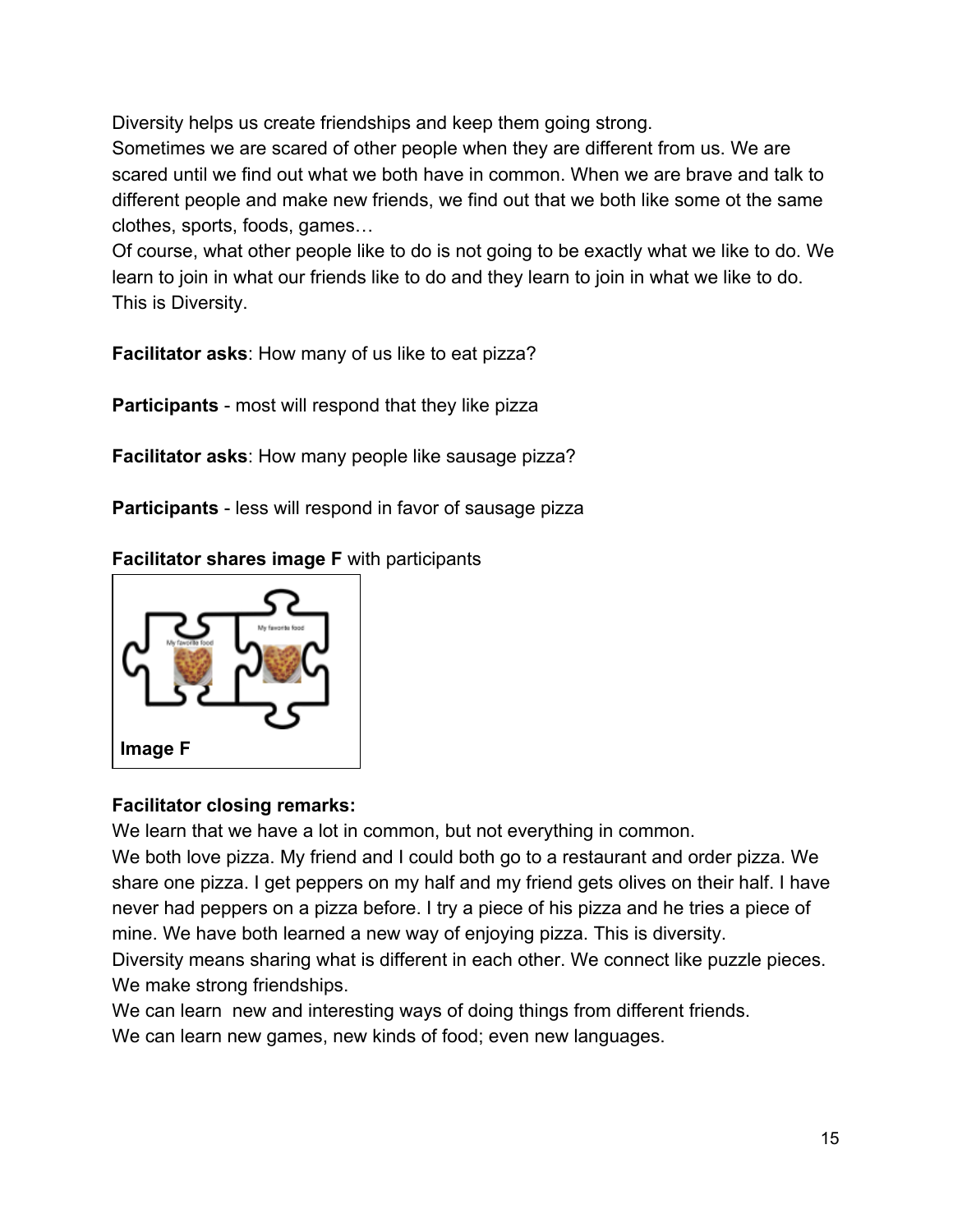Each friend can teach me different ways to love God -- new ways I have never seen before. That is why each friend is so important and valuable to me. Each friend teaches me something I can't learn from anyone else. I learn new ways to connect with each friend. We can be friends for life - forever.

Our eyes may be the same, but what we see is different. There are so many ways we can each see the beauty in everyone and in everything. No matter how different we all are we can always find ways to connect with each other and with God if we try hard enough.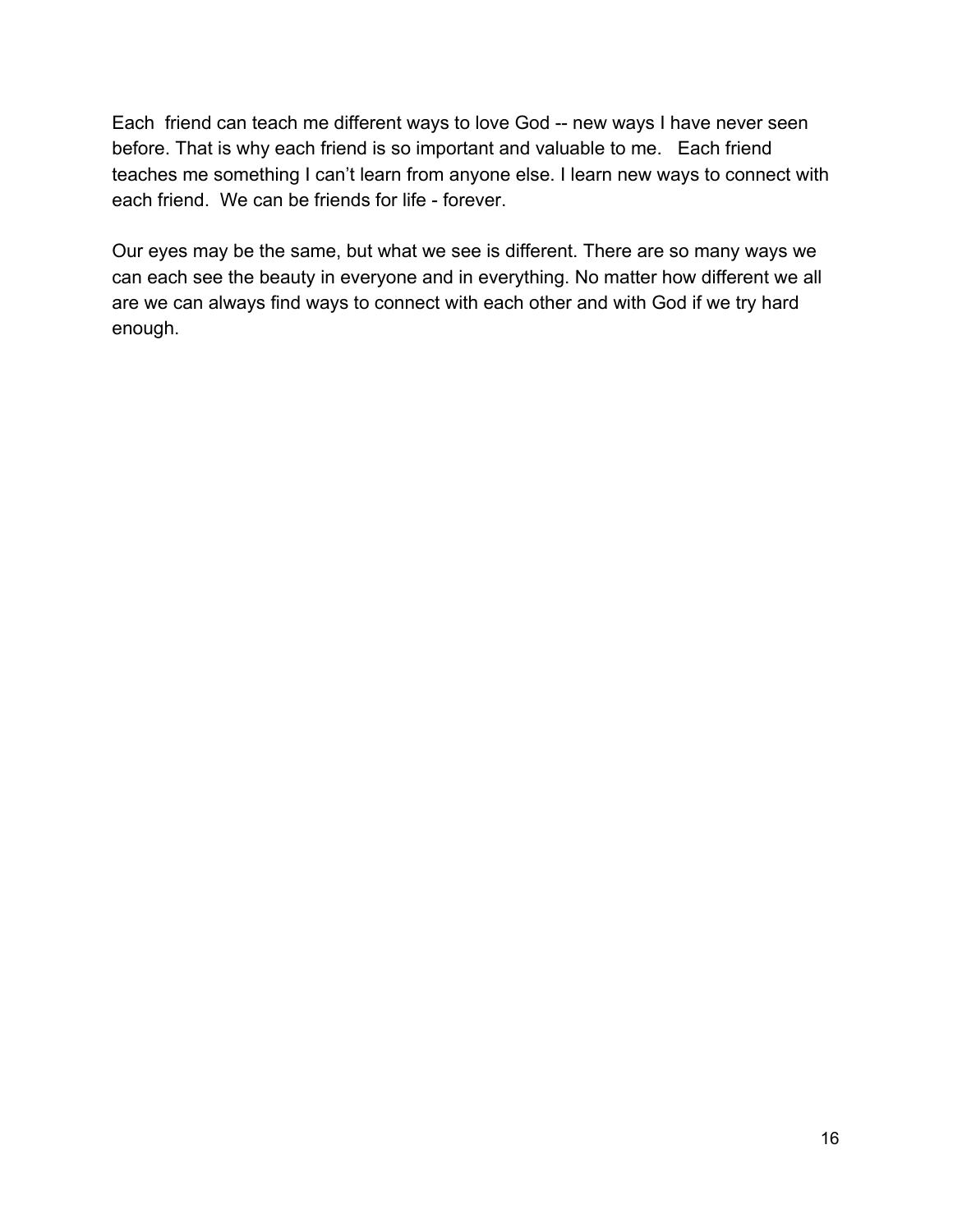## **Resources:**

**Adult Activity 1 Materials:** One 12-16 piece multicolored puzzle Images **A-B**

## **Adult Activity 2**

### **Materials:**

Simple 12-16 piece colorful puzzles - If possible, enough puzzles for each group of two three participants. It is essential that all pieces of each individual puzzle, except for the edge pieces, be identical in shape Images **C-F**

#### **Children's Activity Materials:**

Simple 12-16 piece colorful puzzles - If possible, enough puzzles for each group of two three participants

It is essential that all pieces of each individual puzzle, except for the edge pieces, be identical in shape

Images **A,D,E,F**

#### **Images:**

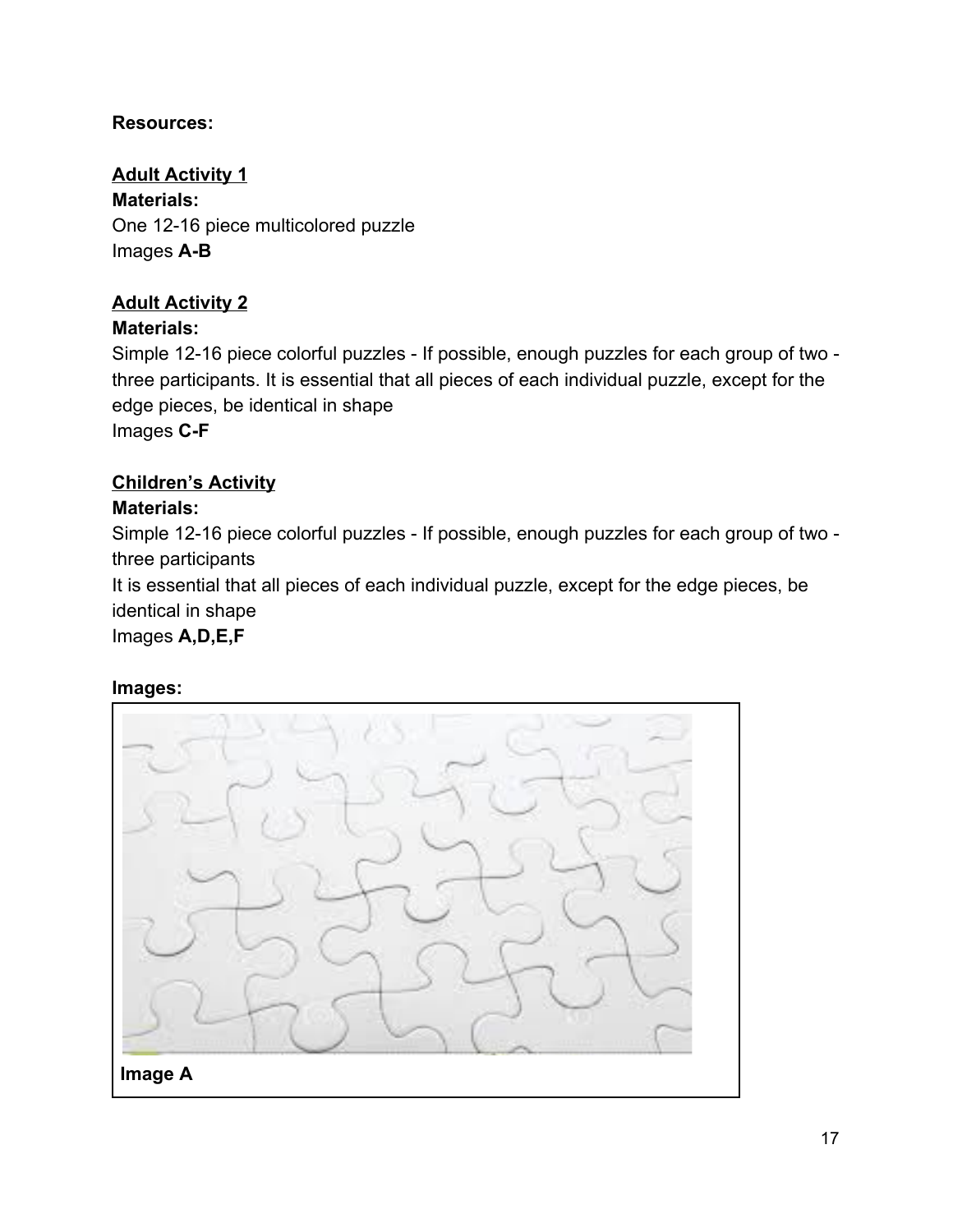

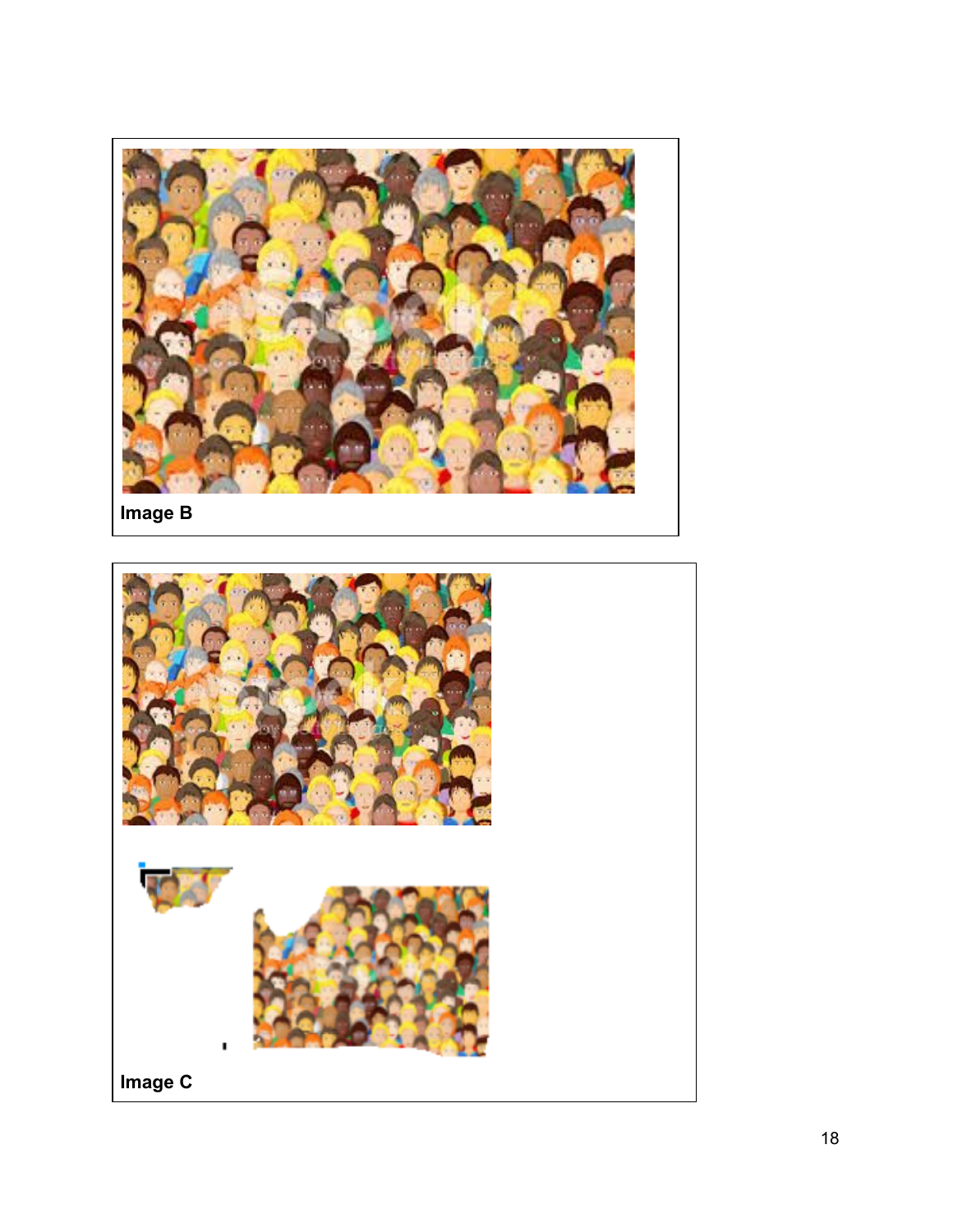